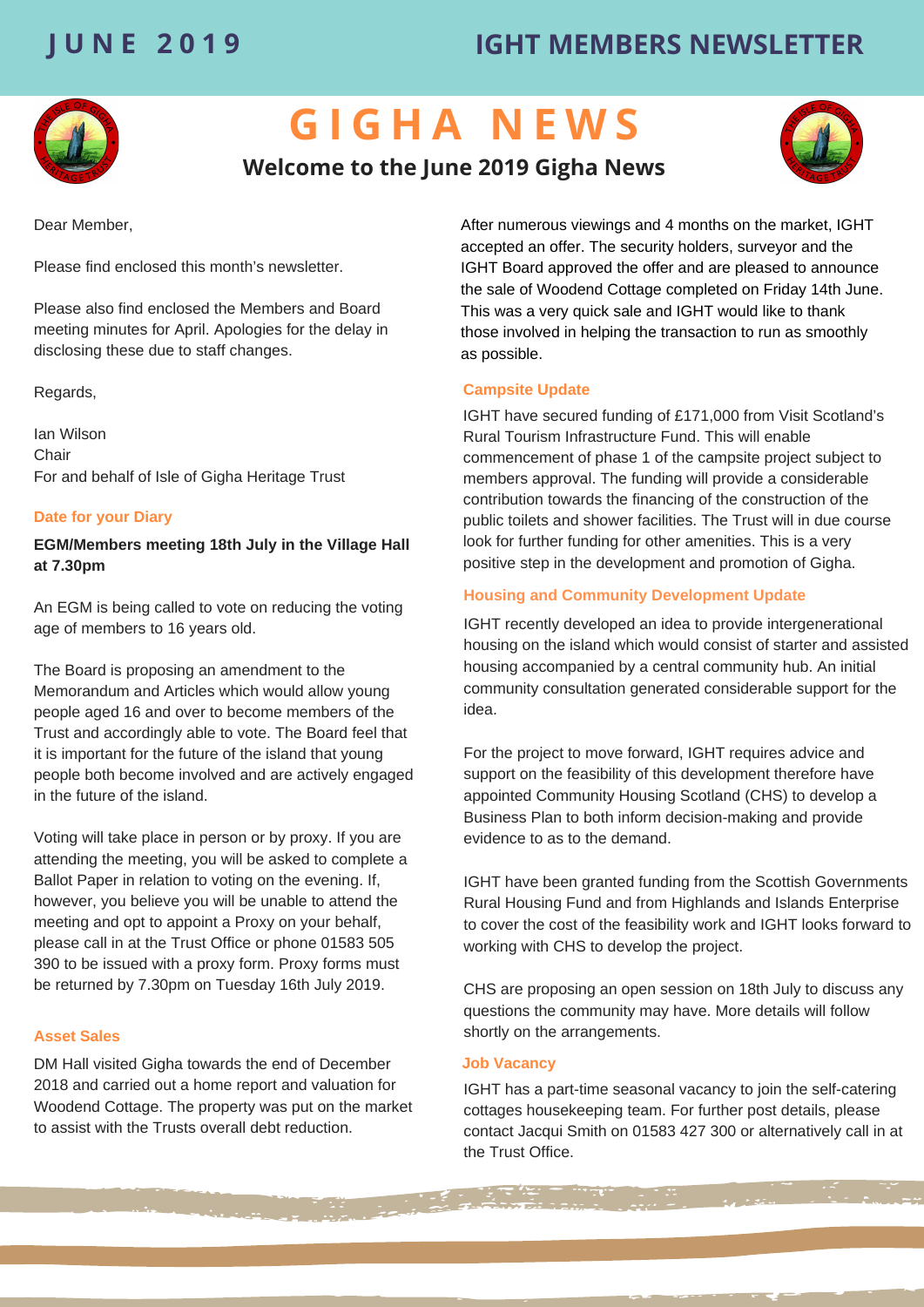# **J U N E 2 0 1 9 IGHT MEMBERS NEWSLETTER**

#### **National Lottery's 25th Birthday**

On the 19th November 2019, The National Lottery will be celebrating its 25th Birthday, a landmark moment to shine a spotlight on the incredible difference The National Lottery has made – and continues to make – to the lives of people and communities in Scotland and across the UK. For us on Gigha, we in particular are grateful for the contribution The National Lottery made towards the 2002 community buy-out.

The Scottish launch of The National Lottery's 25th Birthday that was on 20th June 2019 brought together the extended National Lottery family to share an overview of the exciting programme of activity they have planned throughout the year and on the lead up to the birthday. There was a great line up of speakers such as Maureen McGinn, Chair of The National Lottery Community Fund and Dame Katherine Grainger, Britain's most decorated female Olympic athlete and Chair of UK Sport.

#### **Flags**

The Gigha, Saltire and Union Jack flag have been raised in front of the Craft Workshops and Hotel. These flags are raised to welcome visitors from around the country and world for the 2019 season.

#### **Jura and Islay CLE Trip**

At the beginning of June, IGHT staff, directors and a few members of the community had a trip over to Islay and Jura kindly funded by the Community Learning Exchange from Scottish Community Alliance. The purpose of this funding is to allow communities to engage and exchange information and advice. The group visited the Jura Care Village, Islay Storm Pods and Port Mor Community-owned Campsite. The trip was very beneficial in generating ideas and opinions for development opportunities on Gigha. Jura Development Trust and South Islay Development Trust were very accommodating to IGHT and has generated networking opportunities between the Trusts.



#### **Mediation**

In early May IGHT asked its members if they would be interested in trying mediation in an attempt to address some of the issues some members feel are causing problems in the community. 33 members responded saying they would be interested in taking part in mediation.

On Thursday 13th June, the mediators, Robin and Lindsay Burley, met with 19 members of the community, 8 directors and 3 members of staff throughout the day. The sole intention of this visit from the mediators was to hear from as many in the community as possible about what is working well, and what is not working so well about Gigha's very important communitybased initiative.

In the evening, there was an open session to start the process of addressing some of the issues which all members of the community and the Board were invited to attend. 22 members (7 of whom were of the Board) turned up to that session. It was clear from this session that almost everyone had the same aspirations for Gigha and recognised the challenges Gigha faces in moving forwards. We are grateful to Highlands and Islands Enterprise for covering the cost of the session which was in excess of £1,400. Further funding for the mediation would need to be provided by the Trust, therefore further sessions would be a cause for concern given the limited interest.

The Board have therefore resolved to review the feedback from the mediators at their next meeting and will put a further proposal to the community thereafter as to how best to move forward as a community.

#### **Gigha Music Festival**

Gigha music festival will take place this weekend. On Saturday 29th June, there will be live music in the Boathouse Restaurant and Gigha Hotel, and also open mic and singing lessons in the Gallery. There will be a further main concert in the Village Hall in the evening. Tickets are available from Ardminish Stores or alternatively by emailing booking@gighamf.org.uk or by phoning 01583 505 160.

There will also be an organ recital in the Church from 1.30pm by Julius Weeks on Sunday 30th June. At 11am there will be a special service of praise to which all are invited to come.